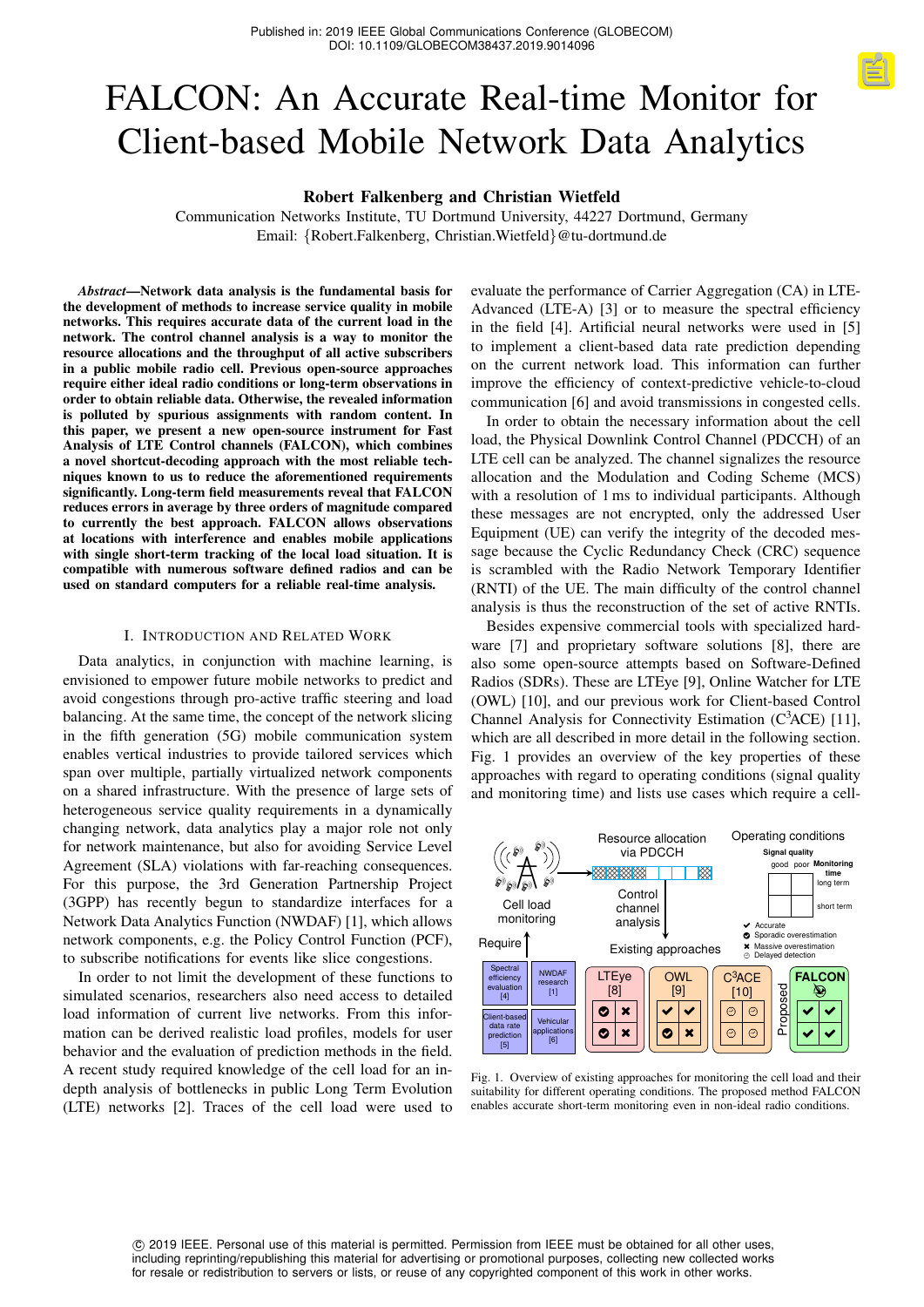

<span id="page-1-3"></span>Fig. 2. Screenshot of FALCON's live resource allocation viewer in action. Three waterfall plots show the current signal magnitude of the cell signal (left) and the decoded resource block allocations for the downlink (center) and the uplink (right) at subframe level. Individual users are colored differently. The downlink allocations perfectly match the actual spectral occupation.

load monitoring.

To the best of our knowledge, OWL is currently the most reliable open-source instrument for continuous long-term monitoring, as it tracks the initial RNTI assignments of new UE that enter the cell. To discover RNTIs from passed assignments, it falls back to LTEye's re-encoding technique, which is explained in Sec. [II-C.](#page-2-0) However, re-encoding is very sensitive to interference and noise so that OWL and LTEye both require almost perfect radio conditions to produce a reliable output in short term observations.  $C<sup>3</sup>ACE$ , on the other hand, tracks the activity of supposed RNTIs with a histogram and only accepts those RNTIs that exceed a predefined occurrence threshold in the histogram. While this approach is robust against spurious detections, the time required to exceed the threshold leads to a delayed detection of new UE and UE with low activity may stick below the threshold.

In this paper, we present FALCON<sup>[1](#page-1-0)</sup>: Fast Analysis of LTE Control channels, an improved, further developed combination of the existing methods, which is suitable for both, long-term and short-term monitoring of LTE resource allocations in nonideal radio conditions. FALCON is completely open-source and it is released under Affero General Public License v3.

The rest of the paper consists of an introduction in control channel analysis and the involved challenges (Sec. [II\)](#page-1-1), an overview of the FALCON suite with the involved Downlink Control Information (DCI) validation methods (Sec. [II-C\)](#page-2-0), and a comparative evaluation of FALCON against OWL (Sec. [IV\)](#page-4-0). Finally, a conclusion is drawn in Sec. [V.](#page-6-11)

## II. CONTROL CHANNEL ANALYSIS

<span id="page-1-1"></span>In this section, we give a brief introduction into resource assignment functions in LTE/LTE-A networks to provide an understanding of the challenges in monitor cell load through observations. We present the key methods used by existing approaches and discuss the applicability in 5G.

#### *A. Resource Assignments*

In LTE/LTE-A networks, the evolved NodeB (eNodeB) centrally governs radio resources in terms of Resource Blocks (RBs) which are dispensed to the attached UEs. Except for the initial network access, namely Random Access (RA), the entire communication happens according to explicit resource assignments by the eNodeB. These assignments, namely DCI, are signaled via PDCCH in the first symbols of each subframe once in 1 ms. DCI from PDCCH in subframe  $n$  addresses the current subframe *n* for the downlink and subframe  $n + 4$  in uplink direction. LTE-A extends this signaling by an optional Enhanced PDCCH (EPDCCH), which can be located in sets of RBs distributed along the entire resource grid in order to reduce interference and congestion of the PDCCH control region in very dense environments or heterogeneous networks.

As shown in Fig. [3,](#page-3-0) the PDCCH region consists of several Control Channel Elements (CCEs), which are occupied by the encoded DCI for distinct UEs. Depending on radio conditions of particular UE, the eNodeB selects a suitable aggregation level  $L \in \{1, 2, 4, 8\}$  and fills the encoded DCI into L consecutive CCEs. Each DCI is appended by a 16-bit CRC checksum, which is additionally scrambled (via bitwise XOR) by the particular UE identity, i.e. the RNTI, of the same length. The assignment of RNTI is performed during the RA procedure in a not encrypted Random Access Response (RAR) message. Further sets of RNTIs are defined to serve specific purposes, e.g. for system information (SI-RNTI =  $0 \times FFFF$ ) or paging  $(P-RNTI = 0 \times FFFF)$ .

Lastly, the standard defines various DCI formats [\[12\]](#page-6-12) for allocations in different transmission modes and which differ in their payload size. The eNodeB applies channel coding and rate matching to fit the encoded DCI exactly into the selected number of CCEs.

#### <span id="page-1-2"></span>*B. Blind Decoding and Search Space*

The PDCCH has no table of contents and neither DCI format nor aggregation level  $L$  is signaled explicitly. Therefore, the UE has to repeatedly perform a blind decoding of the PDCCH contents under the assumption of a certain DCI format and L. Only after a candidate has been decoded, the CRC reveals a hit if the RNTI equals to the CRC value.

In order to limit the number of decoding attempts, the standard defines two search spaces, which comprise two subsets of all possible locations and associated aggregation levels. The first search space is UE-specific and comprises 16 locations which are scattered along the PDCCH. These depend on the RNTI and the current subframe number 0 . . . 9 according to the search space function [\[13\]](#page-6-13). The second search space is common for all RNTI and comprises 6 locations in the first CCEs of a PDCCH. Besides UE-specific data, this search space also carries DCI for paging, system information and random access. Ultimately, the UE only monitors DCI formats for its current transmission mode. Carrier Aggregation in LTE-A may lead to additional UE-specific search spaces for each component carrier in case of cross-carrier scheduling.

<span id="page-1-0"></span><sup>&</sup>lt;sup>1</sup>The code is available at<https://github.com/falkenber9/falcon>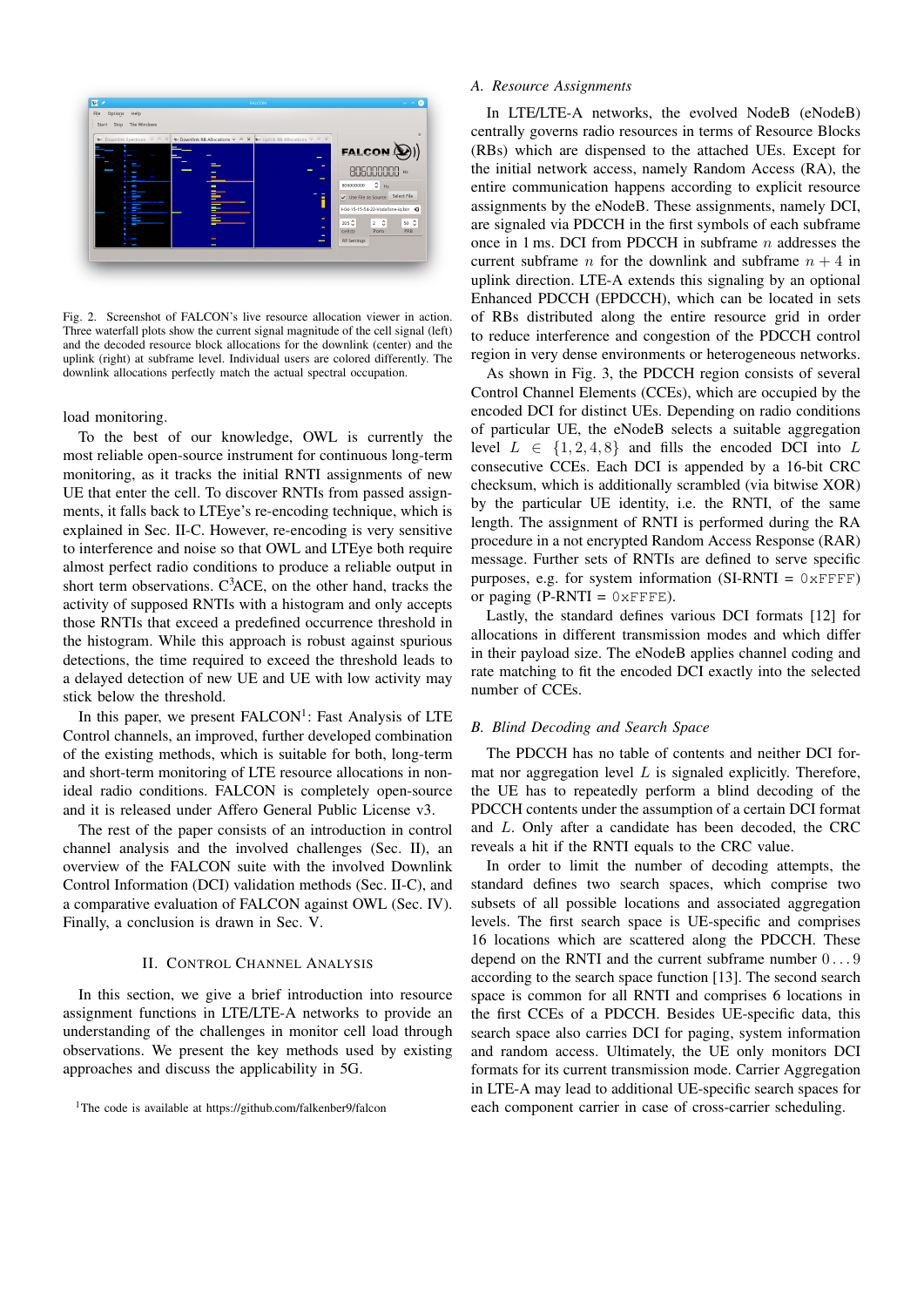TABLE I OVERVIEW OF DCI VALIDATION TECHNIQUES USED BY NON-COMMERCIAL PDCCH DECODERS

<span id="page-2-1"></span>

|                           | <b>Decoder</b>     |                 |              |               |  |
|---------------------------|--------------------|-----------------|--------------|---------------|--|
| <b>Technique</b>          | <b>LTEye</b> $[9]$ | <b>OWL</b> [10] | $C3ACE$ [11] | <b>FALCON</b> |  |
| Signal power              | X                  | X               |              | X             |  |
| Re-encoding               | X                  | X               |              |               |  |
| <b>RAR</b> tracking       |                    | X               |              | X             |  |
| <b>RNTI</b> histograms    |                    |                 | X            | X             |  |
| Search space<br>coherence |                    | $\mathrm{x}^*$  | X            | X             |  |
| Short-cut (new)           |                    |                 |              | X             |  |

\*Added in a later release

#### <span id="page-2-0"></span>*C. Approaches and Challenges in DCI Validation*

The major challenge of decoding the global set of DCI in a monitored cell is related to the concept of blind-decoding. In contrast to a regular UE, an external observer has no knowledge about currently assigned RNTIs, individual transmission modes and the associated subset of DCI formats. Therefore, rules for search space reduction are not applicable here. Instead, any possible location needs to be decoded with respect to any potential DCI format and aggregation level. This results in a large set of mostly false candidates for the same sequence of CCEs. However, since the CRC is scrambled with the RNTI of the addressee, a CRC validation presupposes knowledge of valid RNTIs. To overcome these limitations, researchers have proposed different approaches to validate DCI candidates and reconstruct the set of active RNTIs:

- Signal power detection greatly reduces the number of blind decoding attempts by disqualifying any CCEs which undershoot a predefined average signal level. However, Inter Cell Interference (ICI) may lead to a number of false-positive classifications especially if the signal is received at the edge between two sectors.
- Re-encoding the decoded DCI and comparing the output with the initial bit sequence was proposed with LTEye [\[9\]](#page-6-8) and is also included as a fall-back in OWL [\[10\]](#page-6-9). Candidates are regarded as valid if the encoded sequences match in orders of at least 97 %. However, our measurements show that this approach is error-prone in the presence of interference, noise or in case of imperfect synchronization which all lead to massive false detections. Therefore, this approach is not included in FALCON.
- RAR tracking was introduced with OWL [\[10\]](#page-6-9) as a reliable method for long-term observations which captures initial RNTI assignment messages. However, short-term observations lack unseen assignments in the past, since this method discovers only those RNTIs which have been assigned during the observation period.
- **RNTI histograms** have been presented with  $C^3$ ACE [\[11\]](#page-6-10) as a method for DCI validation in short-term observations, which is less sensitive to the radio conditions. Given a short time window  $T$ , valid RNTI appear more frequently in that interval while RNTI from false candidates are

evenly distributed along the 16-bit value range. If an RNTI exceeds a certain threshold  $k$ , the corresponding DCI is assumed as valid. The values  $T$  and  $k$  are a tradeoff between the false-positive probability and the required minimum UE activity to be detected. A threshold value that is set too high filters out subscribers who are very rarely scheduled.

- Search space coherence can be validated by reverse application of the search space function (cf. Sec. [II-B\)](#page-1-2) after decoding. Since the eNodeB never places DCI outside the associated search space, outlying candidates can be safely discarded. This method was introduced with C3ACE and was added to OWL afterward. With a search space of 22 candidates for a regular UE (i.e. 6 common + 16 UE-specific) and the maximum number of 88 CCEs in a 20 MHz cell with one or two antenna ports, this approach filters in average ∼87 % of all false candidates. However, the efficiency of this filter shrinks with the number of CCEs, e.g. down to  $\sim$ 73 % for 10 MHz with 44 CCEs.
- Shortcut decoding is a novel method of the FALCON decoder presented in this paper for the rapid validation of DCI in short-term observations. Uncertain DCI candidates are decoded once more by using only the first half of their occupied CCEs. If this results in the same checksum, the DCI is accepted. The procedure is part of a recursive DCI search, which is explained in more detail in the next section.

Tab. [I](#page-2-1) provides a comparison of FALCON and previous non-commercial decoders with regard to the DCI validation techniques they contain.

## *D. Applicability in 5G*

5G also uses control channels for resource allocation, but DCI is encoded with polar codes with higher spectral efficiency and lower decoding complexity [\[14\]](#page-6-14). However, a larger search space increases the number of decoding attempts. The RNTI still comprises 16 bits, but the checksum of the DCI has been increased to 24 bits. After subtracting 3 bits for list decoding of the polar codes, at least 5 bits are not scrambled and can be used for a vague validation without RNTI knowledge [\[15\]](#page-6-15). It can be supported by an RNTI histogram to discover the active set. However, an additional requirement is the localization of the Control Resource Sets (CORESETs), which can be located anywhere in the resource grid, analogous to the EPDCCH. If the CORESET makes use of beamforming, a higher receive signal strength may be required to decode the contents correctly.

#### III. STRUCTURE OF FALCON

In this section, we introduce FALCON: Fast Analysis of LTE Control channels. FALCON comprises an open source software suite for real-time monitoring of LTE resource allocations based on PDCCH decoding over the air interface. Besides the decoder and a visualization tool, the software includes a signal recorder with integrated network probing and a remote controller for synchronized capturing of multiple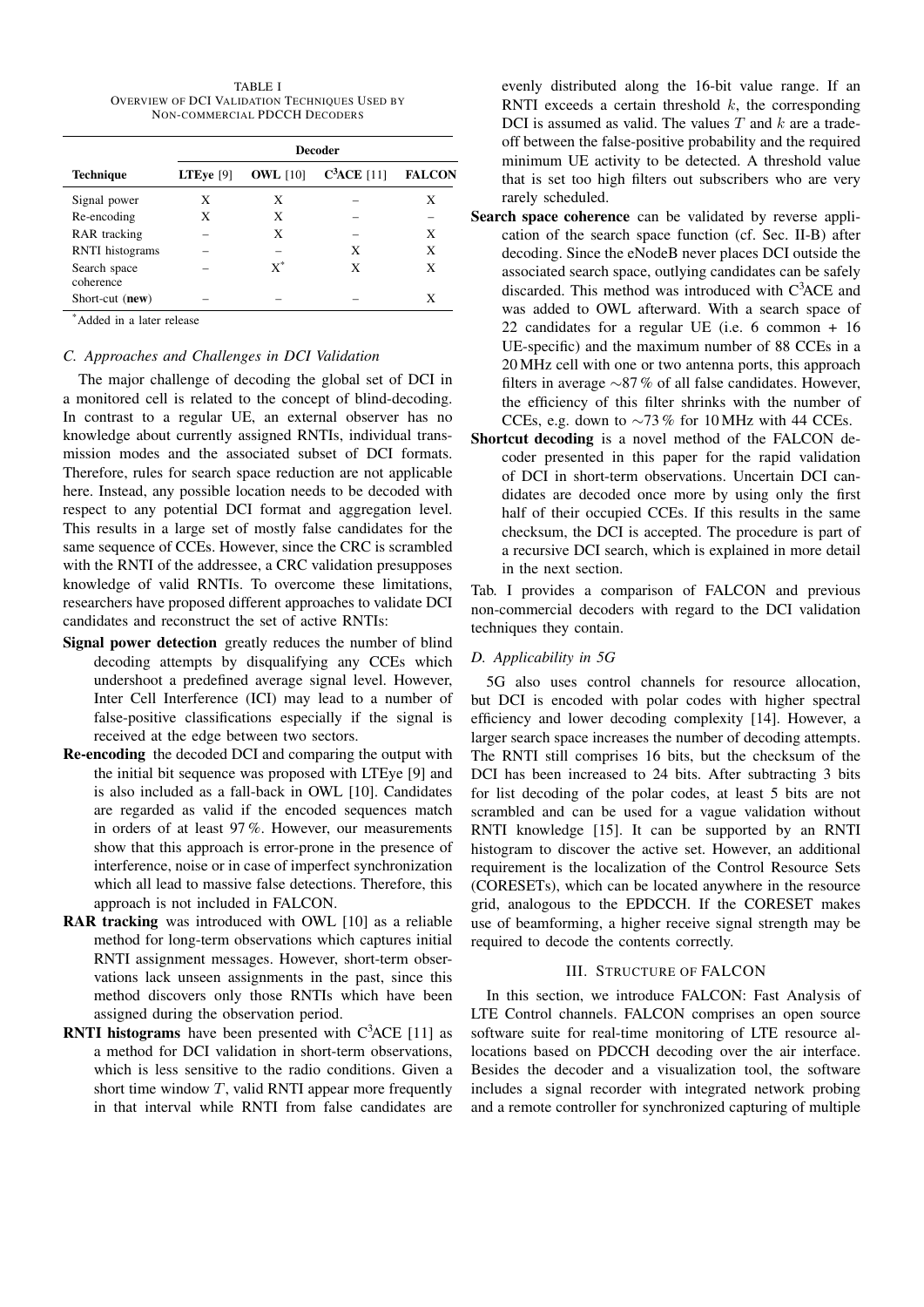cells or Mobile Network Operators (MNOs). Additionally, FALCON includes a port of OWL's recorder and decoder, the latter of which can also be run in LTEye mode.

The software is based on the SRSLTE library [\[16\]](#page-6-16) v18.12 and is kept separated from the underlying library in order to benefit from future updates without a tedious merge and prepares the integration of a 5G library.

FALCON can be executed on an x86-based general purpose computer running a generic Linux kernel. Any software defined radio supported by SRSLTE can be used to perform over-the-air measurements. The software is tested with the USRP B210 by Ettus Research. Without any radio, the software decoders are also capable to process and visualize recorded signals from a file.

#### <span id="page-3-1"></span>*A. Signal Recorder with Network Probing*

The signal recorder is an extended version of OWL's recorder and capable of synchronizing to a particular LTE cell and capturing the raw I/Q samples for a predefined time interval. Data is either written directly to a hard disk or buffered into Random Access Memory (RAM) and written to a hard disk when finished. Buffering greatly reduces the IO-load on the system and avoids the loss samples from the radio transceiver that would otherwise lead to a loss of cell synchronization. As buffering consumes 88 MB of RAM per second for a 10 MHz cell, it is applicable for short-term recordings below one or two minutes.

The monitored cell is selected automatically, manually or corresponding to the serving cell of an external modem. That external modem is also used to produce cell traffic for measurements of the achievable throughput and the involved transmission power. These results are stored together with cell information and quality indicators such as Reference Signal Received Power (RSRP) and Reference Signal Received Quality (RSRQ). Simultaneous capturing with multiple recorders can be synchronized via Ethernet by an additional remote controller process.

## *B. Real-Time Decoder*

FALCON's core component is the PDCCH decoder, which is capable of tracking either an online LTE signal or an offline recording and reliably decodes any resource assignments from the cell's PDCCH in real time. Like a regular UE, it synchronizes to a cell and configures the receiver according to the cell configuration. Instead of performing an attach, the decoder remains passive and goes ahead with PDCCH analysis. This includes a systematic decoding of any possible location among the CCEs (including every aggregation level) with all potential DCI formats. As stated in Sec. [II-C,](#page-2-0) the major challenge is the efficient reconstruction of the valid RNTI set for a reliable validation of the decoded DCI candidates. Similar to OWL, FALCON decodes only locations with a sufficient signal power in all covered CCEs and checks the coherence between the candidate's RNTI and the corresponding search space. It also keeps track of any RAR messages that contain RNTI assignments for newly joined UEs which are immediately added to



<span id="page-3-0"></span>Fig. 3. Illustration of FALCON's new recursive PDCCH decoding procedure. Possible DCI locations are inspected sequentially starting with the largest aggregation level  $L=8$ . Locations containing empty CCEs are skipped  $(1, 2)$ . Checked locations without any known RNTI (3) are split into two halves and are examined recursively with  $L/2$  (4, 5). Locations that overlap any match are also skipped (-). If a shortened location (9) decodes the same uncertain RNTI as the parent (8), the candidate is accepted immediately.

the active set [\[10\]](#page-6-9). However, to quickly bootstrap the list of already active RNTI, FALCON does not rely on LTEye's and OWL's re-encoding technique, that is sensitive to the channel conditions. Rather, FALCON combines RNTI histograms from C <sup>3</sup>ACE with the new recursive shortcut validation technique:

Instead of processing all possible locations as breadthfirst search with descending aggregation levels like OWL, FALCON performs a depth-first search as illustrated in Fig. [3.](#page-3-0) If a decoded location with aggregation level  $L$  does not contain any candidate from the active set (cf. 3), the location is split and inspected recursively using  $L/2$  (cf. 4 and 5) until valid candidates are found or  $L = 1$  is reached. When the recursion does not detect any valid DCI, all coherent but rejected RNTIs along the recursion path are added to a histogram of uncertain RNTIs. If an RNTI appears at least five times within a sliding window of 200 ms, it is added to the active set [\[11\]](#page-6-10). A shortcut is taken, if decoding a shortened location (cf. 9) results in the same RNTI as the parent (previously rejected) candidate. In this case, the DCI is accepted and the RNTI is immediately added to the active set. With this method, the majority of RNTIs is detected at first occurrence. This shortcut works because the eNodeB implements rate matching of encoded DCI by circularly writing the encoded sequence into L consecutive CCEs [\[12\]](#page-6-12).

Finally, the decoder writes the content of validated DCI into a file or visualizes the resource assignments in the subsequent viewer.

#### *C. Real-Time Resource Allocation Viewer*

For a live visualization of the cell activity or for a playback of a previous recording, the PDCCH decoder is also embedded into an OpenGL-accelerated Graphical User Interface (GUI) as shown in Fig. [2.](#page-1-3) Resource allocations for uplink and downlink are displayed at subframe level and can be compared with the allocation in the spectrum. Additional metrics, such as average throughput or activity of individual users, can also be displayed.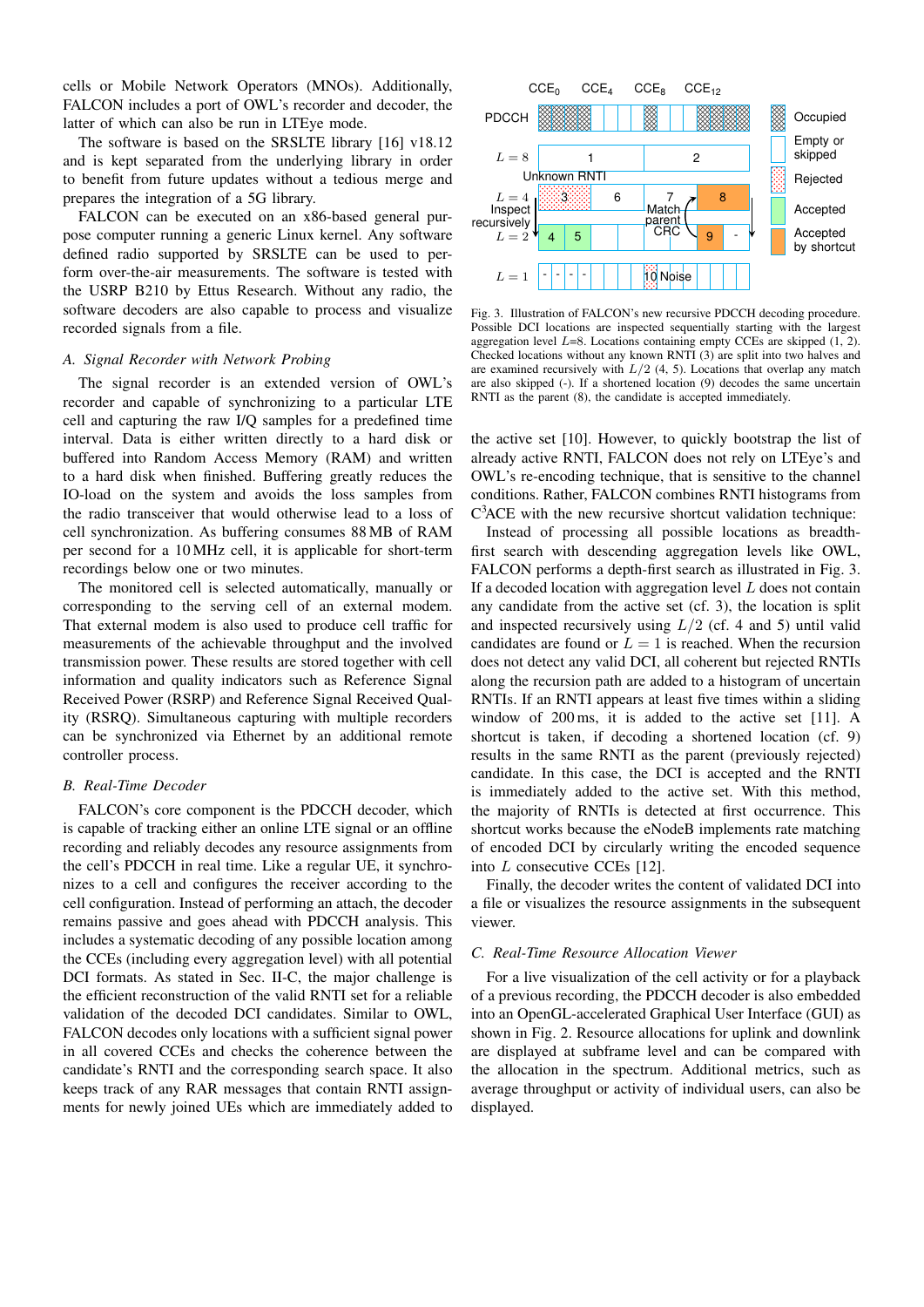## *D. Comparative Software and Fairness*

In order to allow a fair comparison between FALCON, OWL and LTEye<sup>[2](#page-4-1)</sup>, OWL was separated from the outdated library and adapted to the current version of SRSLTE. To ensure that the port does not break the original functionality, numerous records were analyzed by both the original and the ported version. Both versions lead to an identical classification of all candidates if the resolution of the Viterbi decoder is equalized. Only negligible differences in the content of some decoded DCI were found, which are the result of corrected bugs and which have no influence on the functionality. The computational complexity of OWL and FALCON is almost identical. Both require approx. 2 s to analyze a record of 5 s.

## *E. Privacy*

Although the decoding of DCI gives the impression that sensitive information is being detected, the privacy of cell users is not at risk. RNTIs are volatile identifiers and are released after a few seconds of inactivity. The payload within the allocated resources is encrypted and cannot be decrypted without knowledge of the secret keys.

### IV. EVALUATION AND RESULTS

<span id="page-4-0"></span>Validating the correct function of a PDCCH decoder is a major challenge. A comparison between spectral occupancy and decoded resource allocations does not provide a reliable evaluation metric due to activity in neighboring sectors. The same applies to the comparison of occupied and decoded CCEs due to overlapping PDCCHs of the neighbors. In addition, the degree of redundancy of the DCI corresponds to the radio conditions of the addressed subscriber. Therefore, if the monitored signal is weak, losses of some DCI must be expected. However, this should by no means lead to the acceptance of corrupt DCI with random content.

A reliable metric is the occurrence of collisions due to the erroneous multiple allocations of the same RBs within a subframe. Multi User-MIMO (MU-MIMO) assignments must be excluded from this, but we have not found any assignments with the corresponding DCI format 1D anyway.

Furthermore, we found in our experiments that the monitored base stations assign new RNTIs sequentially. As a result, active RNTIs accumulate in a small value range, especially since RNTIs are released after a short period of inactivity. The following describes the setup of a long-time measurement, which is then evaluated against the above criteria.

## *A. Measurement Setup*

For the evaluation of FALCON, we set up a measurement system with three synchronized recorders to monitor three cells from different MNOs simultaneously. Recordings are triggered in intervals of 5 min to capture 5 s from each cell and are directly processed by the decoders FALCON and OWL. We removed recordings that suffered a synchronization loss.

The recorders were placed in an office next to an insulating window in line of sight to a building which is populated



<span id="page-4-2"></span>Fig. 4. Map of the measurement setup and the three monitored eNodeBs. Despite the shared location, the eNodeBs differ in transmission power and antenna orientation. The cells cover a highway which is densely populated during the rush hours. (Map: ©OpenStreetMap contributors, CC BY-SA)

<span id="page-4-3"></span>TABLE II KEY NETWORK PARAMETERS OF THE LONG-TERM MEASUREMENT.

| MNO <sub>2</sub><br><b>MNO1</b><br>MNO3<br>Fair<br>Signal Quality<br>Good<br>Poor<br>800 MHz<br>800 MHz<br>800 MHz<br>Frequency<br><b>Bandwidth</b><br>10 MHz<br>10 MHz<br>10 MHz<br>$-91.23$ dBm<br>$-99.23$ dBm<br>RSRP (average)<br>RSRO (average)<br>$-10.05$ dB<br>$-14.39$ dB<br>$-7.11$ dB<br>1389<br>1150<br><b>Measurements</b><br>1227 |  |               |
|--------------------------------------------------------------------------------------------------------------------------------------------------------------------------------------------------------------------------------------------------------------------------------------------------------------------------------------------------|--|---------------|
|                                                                                                                                                                                                                                                                                                                                                  |  |               |
|                                                                                                                                                                                                                                                                                                                                                  |  |               |
|                                                                                                                                                                                                                                                                                                                                                  |  | $-107.69$ dBm |
|                                                                                                                                                                                                                                                                                                                                                  |  |               |

by eNodeBs from all three MNOs (cf. Fig. [4\)](#page-4-2). Although the location is identical, the eNodeBs differ in antenna orientation and transmit power. This results in different received signal levels at the measurement point as listed in Tab. [II.](#page-4-3) The line of sight is crossed by a highway which leads to the German city Dortmund and is intensively used by commuters during the rush hours. The measurement covers a period of five days, including a weekend, a public holiday and a working day.

<span id="page-4-4"></span>TABLE III AVERAGE FRACTION OF SUBFRAMES WITH CONTRADICTORY RESOURCE ALLOCATION BECAUSE OF FALSE DETECTIONS. FIGURES IN PERCENT.

|                 | <b>MNO1</b> | MNO <sub>2</sub> | MNO3       |
|-----------------|-------------|------------------|------------|
| Signal Quality  | Good        | Fair             | Poor       |
| <b>Uplink</b>   |             |                  |            |
| OWL.            | $0.002\%$   | 0.001%           | 0.024%     |
| <b>FALCON</b>   | $0.000\%$   | $0.000\%$        | 0.001%     |
| <b>Downlink</b> |             |                  |            |
| OWL.            | 0.284%      | $0.516\%$        | $2.527 \%$ |
| <b>FALCON</b>   | $0.000\%$   | $0.001\%$        | $0.005\%$  |

<span id="page-4-1"></span><sup>2</sup>LTEye is mimicked by OWL with disabled RAR tracking (cf. Tab. [I\)](#page-2-1)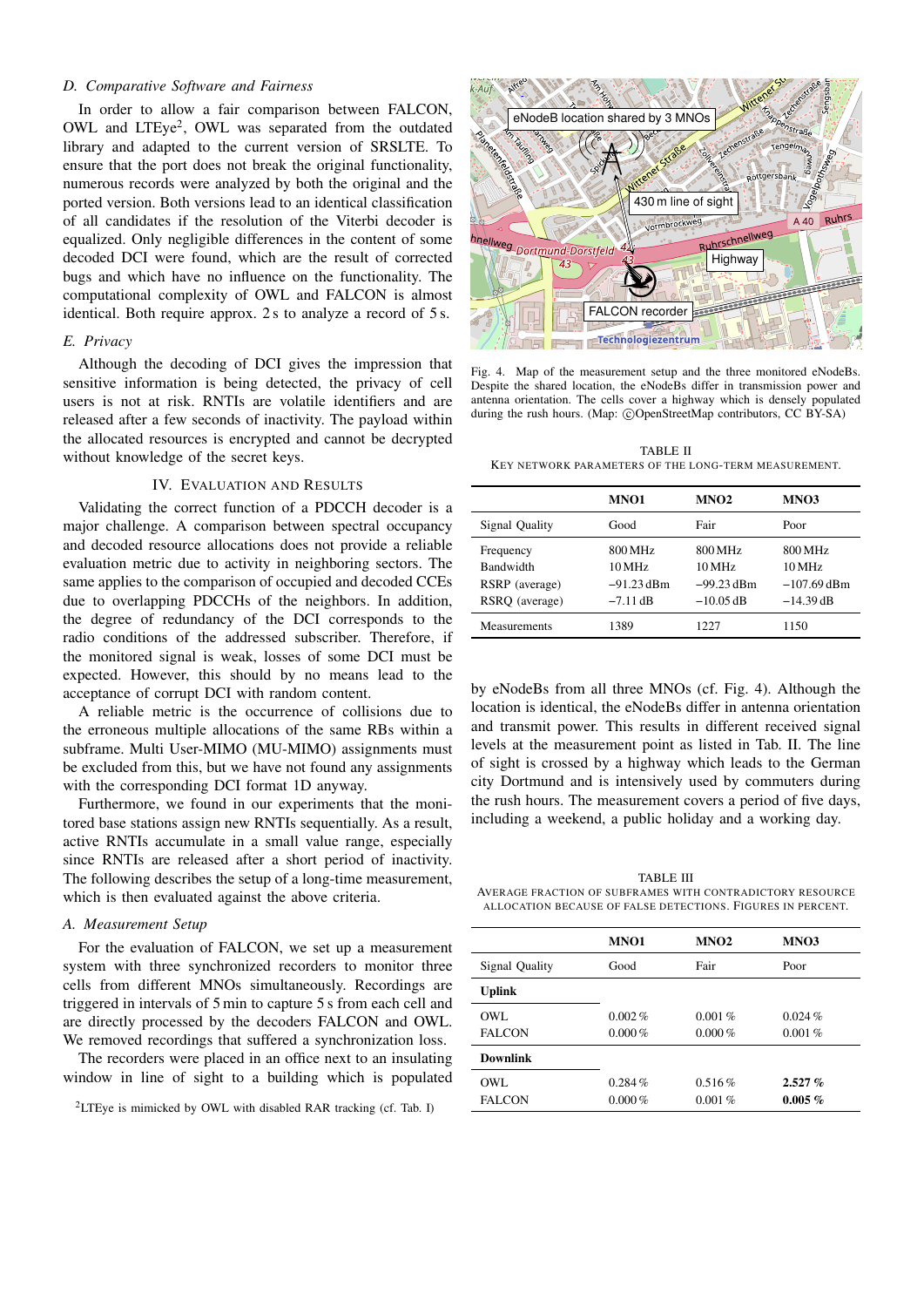## *B. Reliability and False Detections*

Our measurements showed that especially poor radio conditions provoke false DCI detections which lead to conflicting allocations of the same resources to multiple RNTIs in the same subframe. Tab. [III](#page-4-4) shows the average fraction of subframes that contained such a collision in uplink and downlink direction. The results show, that in case of poor radio conditions (MNO3) FALCON outperforms OWL in average by three orders of magnitude. Compared to the downlink, the probability of uplink collisions is smaller because uplink allocations are bound to a single DCI format while the remaining DCI formats carry downlink allocations. Since not every spurious DCI causes an actual collision, the collisions only indicate a lower bound for false detections.

Therefore, we inspect the number of occurrences of each RNTI in the decoded time interval in more detail. The underlying assumption is that spurious DCI, which is mistakenly assumed as valid, contains a random payload and a random CRC that is interpreted as RNTI. These spurious RNTIs are scattered uniformly along the entire value range of  $2^{16}$  with a very low frequency, each. The low frequency is a consequence of the small probability hitting the same RNTI multiple times across a number of coin toss experiments [\[11\]](#page-6-10).

Based on the decoded DCI by both decoders, we computed the set of RNTIs which appeared during a monitored inter-val of [5](#page-5-0) s and counted their occurrences. Fig. 5 shows the frequency and the distribution of discovered RNTIs for three consecutive recordings in the morning rush hour of a working day for the case of poor radio conditions. In particular, the probing modem (cf. Sec. [III-A\)](#page-3-1) reported an RSRP of 109 dBm and an RSRQ of −14 dB for this example. We can see in each chart that the most active RNTIs concentrate in a small and dense range of values. In contrast to FALCON, OWL additionally reports a huge set of RNTIs with a very small frequency of mostly less than three occurrences. These are evenly distributed across the full value range and match the previous assumptions of random CRCs. Hence, these RNTIs are likely false detections from the re-encoding approach.

The peak region, however, is not bound to a fixed interval but moves with time in ascending order along the value range. To illustrate the progression, we added help lines to Fig. [5](#page-5-0) to highlight the peak regions from recordings in the same cell five and ten minutes earlier. This indicates that the base station incrementally assigns RNTIs to new UE that join the cell via handover or wake up from idle mode. In the given example the RNTI number has advanced by 7552 in 10 minutes which represents a mean RNTI assignment rate of 12.6 RNTIs per second. Furthermore, each assignment involves an RA procedure in one of the serving sectors of the cell. Hence, the RNTI progression rate must correspond to the monitored number of activities by RA-RNTIs. The RA activity in the 10 min interval is in average 2.66 assignments per second. Assuming an equal activity in all six cell sectors (three in band 20 and three in band 7), the extrapolated value of  $6 \cdot 2.66 = 15.96$  slightly overshoots the RNTI progression rate.



<span id="page-5-0"></span>Fig. 5. Distribution and Frequency of RNTIs from detected DCI by OWL and FALCON for three subsequent recordings over 5 s in intervals of 5 min. The recordings were made at poor radio conditions (MNO3, RSRP: 109 dBm, RSRQ: −14 dB) during rush hour. True RNTIs concentrate in a dense peak region that moves rightwards over time. This indicates a sequential RNTI assignment by the eNodeB and a high user fluctuation in the cell. In contrast to FALCON, OWL detects numerous false RNTIs which form an evenly distributed noise floor.

However, only four sectors are directed towards the populated highway, while the remaining sectors cover a residential area. Considering only those four sectors for the extrapolation, we receive a rate of 10.64 assignments per second, which slightly undershoots the progression rate. Consequently, the two estimations tightly enclose the RNTI progression rate and confirm the sequential RNTI assignment by the base station.

Finally, the peak region of active RNTIs sharply dies away towards smaller (and older) values for both decoders. This indicates a very short activity time of the UEs for the purpose